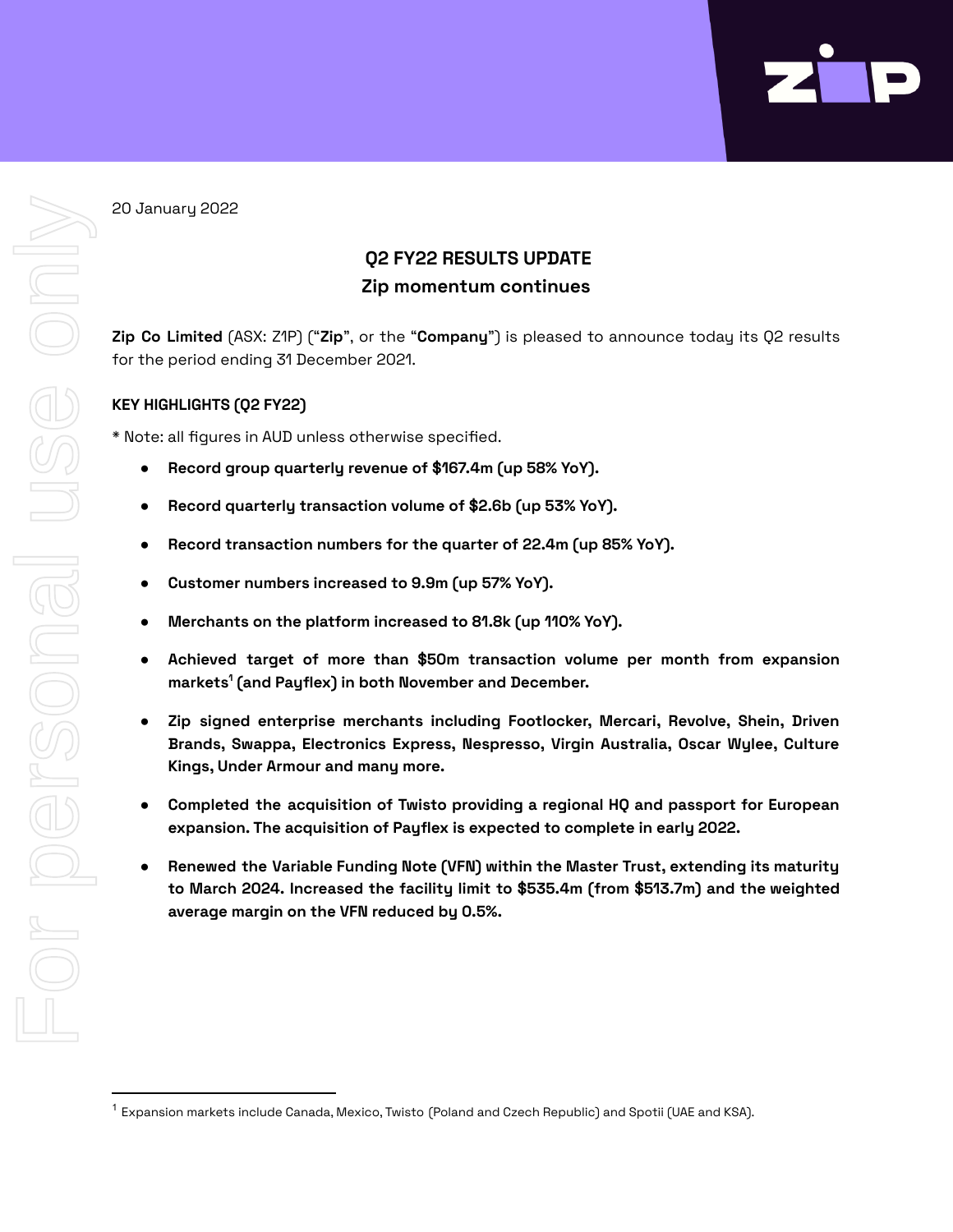# **CEO UPDATE**

Zip Managing Director and Global CEO, Larry Diamond said:

"Some solid growth in the quarter as Zip delivered another very strong set of numbers. The business continues to execute on its strategy with growth driven by both customer and merchant acquisition, and the increasing levels of engagement as we pursue our mission of becoming the first payment choice everywhere and every day. The growing contribution from expansion markets is pleasing and should continue to build in the medium term in line with Zip's global strategy. Despite external noise and challenges the business continues to deliver and we are very well placed to continue the growth and momentum in 2022."

#### **BUSINESS PERFORMANCE**

Zip continues to deliver with strong Q2 results across its BNPL operations in the United States, Australia, New Zealand, United Kingdom and Expansion Markets $^2\! :$ 

Pro-forma figures based on Zip's unaudited financials as of 31 December 2021.

| Financial Performance <sup>2</sup> (AUD) | <b>Q2 FY22</b> | QoQ            | YoY    |
|------------------------------------------|----------------|----------------|--------|
| Revenue                                  | \$163.1m       | 19% 1          | 58% 1  |
| <b>USA</b>                               | \$79.1m        | $18\%$ ↑       | 60% ↑  |
| ANZ                                      | \$75.9m        | 18% $\uparrow$ | 45% 1  |
| UK                                       | \$2.1m         | 75% 1          | N/A    |
| Expansion Markets <sup>1</sup>           | \$6.0m         | 30% 1          | 107% ↑ |
| <b>Transaction Volume</b>                | \$2,588.7m     | 30% 1          | 55% 1  |
| <b>USA</b>                               | \$1,161.2m     | 22% 1          | 64% 1  |
| ANZ                                      | \$1,273.7m     | 39% 1          | 40% 1  |
| UK                                       | \$32.3m        | 51% 1          | N/A    |
| Expansion Markets <sup>1</sup>           | \$121.5m       | 33% 1          | 118% 1 |

<sup>&</sup>lt;sup>2</sup> Unaudited management accounts. All financial figures are translated into AUD using the average quarterly foreign exchange rates for the respective quarter. Reported current and comparative financial performances include entities not acquired are reported on a pro-forma basis.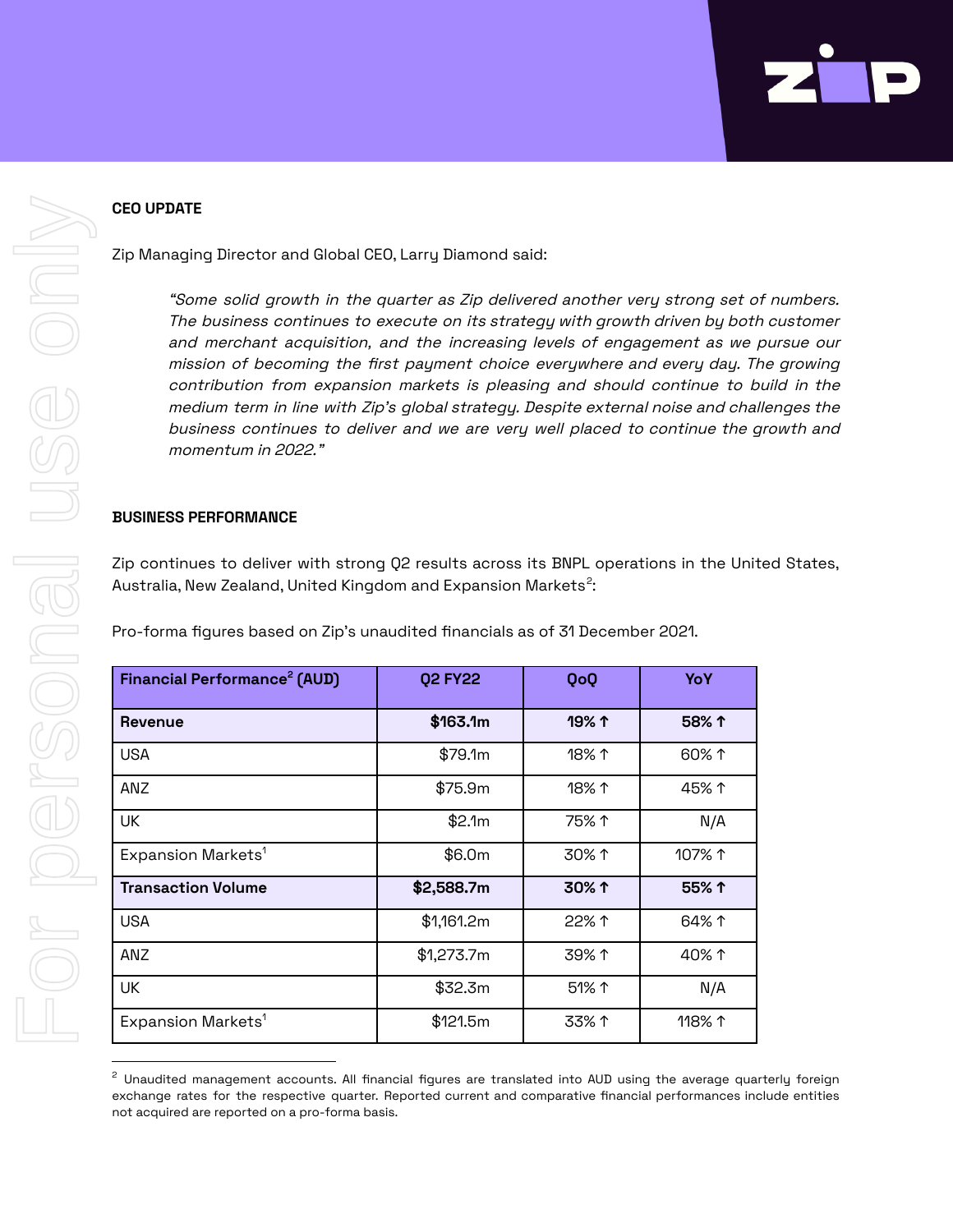| <b>Transactions</b>            | 22.4m            | 32% 1 | 85% 1  |
|--------------------------------|------------------|-------|--------|
| USA                            | 6.5m             | 23% 1 | 55% 1  |
| <b>ANZ</b>                     | 13.4m            | 43% 1 | 106% 1 |
| UK                             | 0.3 <sub>m</sub> | 50% 1 | N/A    |
| Expansion Markets <sup>1</sup> | 2.2 <sub>m</sub> | 5%↑   | 47%↑   |

| <b>Operational Performance<sup>2</sup></b> | As at<br>31 Dec 2021 | QoQ             | YoY      |
|--------------------------------------------|----------------------|-----------------|----------|
| Customers <sup>3</sup>                     | 9.9 <sub>m</sub>     | 11% 1           | 57% ↑    |
| <b>USA</b>                                 | 5.7 <sub>m</sub>     | 14% 1           | 78% 1    |
| ANZ                                        | 3.0 <sub>m</sub>     | 3% 1            | 20% 1    |
| UK                                         | 183.4k               | 47% 1           | N/A      |
| Expansion Markets <sup>1</sup>             | 1.0 <sub>m</sub>     | 11%1            | 43%↑     |
| Merchants <sup>4</sup>                     | 81.8k                | 39% 1           | 110% ተ   |
| <b>USA</b>                                 | 18.5k                | 8% 1            | 120% 1   |
| ANZ                                        | 40.2k                | 6% 1            | 34% 1    |
| UK                                         | 0.4k                 | 100% $\uparrow$ | N/A      |
| Expansion Markets <sup>1</sup>             | 22.7k                | 514%1           | 3,683% 1 |

- $3$  Number of active customer accounts.
- $4$  Number of accredited merchants.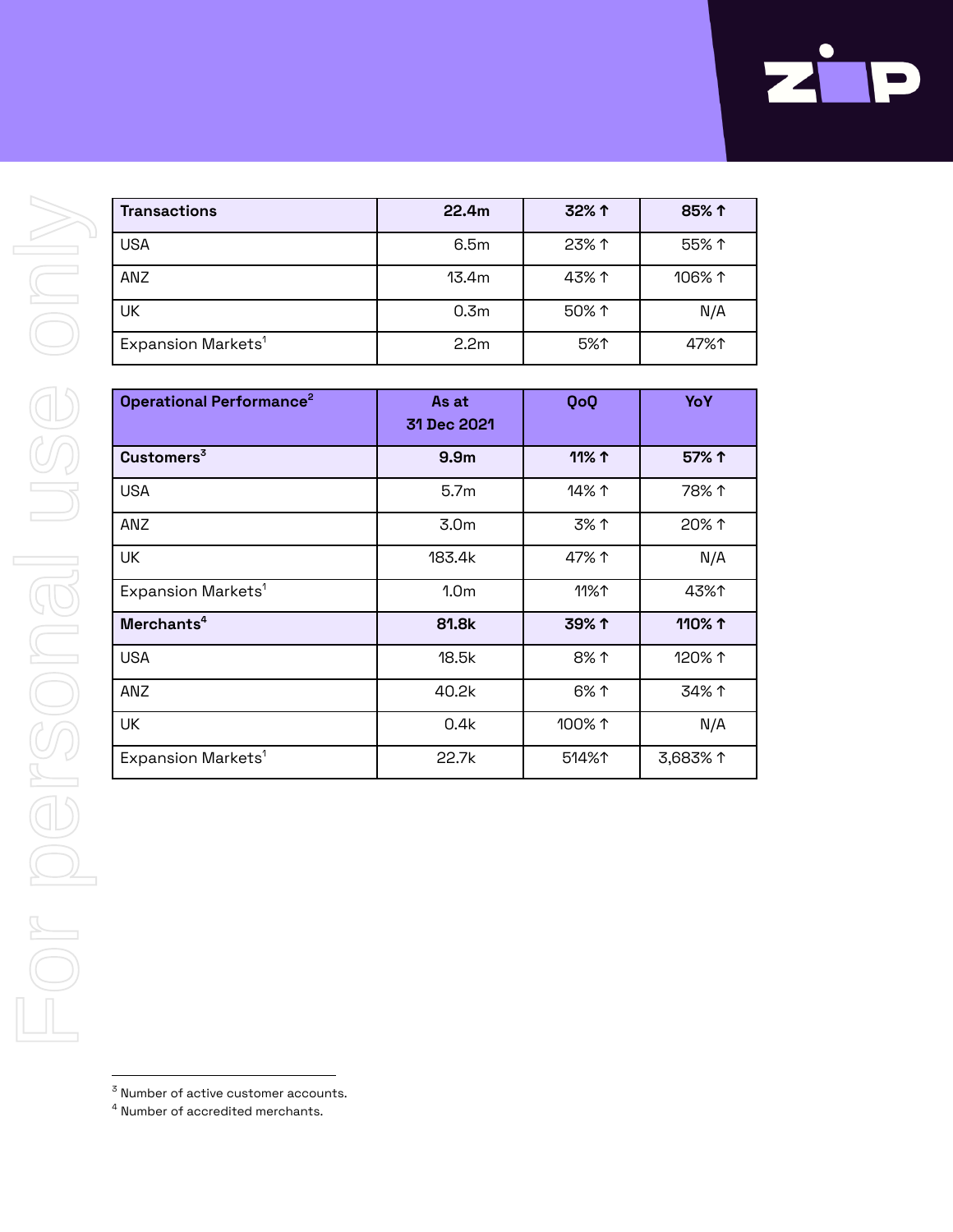

# **REGIONAL UPDATES**

#### **Zip US**

All key operating metrics include Zip's BNPL operations in the US based on Zip's unaudited financials as of 31 December 2021.

| Financial Performance <sup>2</sup> | <b>Q2 FY22</b><br>(USD) | QoQ            | YoY   |
|------------------------------------|-------------------------|----------------|-------|
| Revenue                            | \$57.6m                 | 17% $\uparrow$ | 60% 1 |
| Transaction volume                 | \$845.1m                | $20\%$ ↑       | 63% 1 |
| Transactions                       | 6.5m                    | 23% 1          | 55% 1 |

| <b>Operational Performance<sup>2</sup></b> | As at<br>31 Dec 2021 | <b>QoQ</b> | YoY       |
|--------------------------------------------|----------------------|------------|-----------|
| Customers <sup>3</sup>                     | 5.7 <sub>m</sub>     | 14% ተ      | 78% ↑     |
| Merchants <sup>4</sup>                     | 18.5m                | 8% ተ       | $120\%$ ↑ |

Key highlights for the US include:

- Both transaction volume (up 63% YoY) and transaction numbers (up 55% YoY) delivered record results, driven by increases in both new and transacting customers. Zip had a record number of transacting customers in both November and December.
- Ahu Chhapgar (ex PayPal, Mastercard, Citi) joined as Global CTO and Levi Aron (ex SevenRooms, Deliveroo) joined as Chief Growth Officer, significantly increasing the Company's leadership capability .
- ZipFest was a four day pre-holiday shopping event held in October which resulted in over 70k app downloads and ~20% WoW TTV growth.
- Launched with Mercari, Revolve and Shein in the quarter with a healthy pipeline developing including a number of advanced discussions with top 50 US retailers.
- App downloads remain healthy with 1.4m new downloads in the quarter.
- In line with our strategic objective to increase penetration into the large instore opportunity we have completed significant work to prepare for the launch of our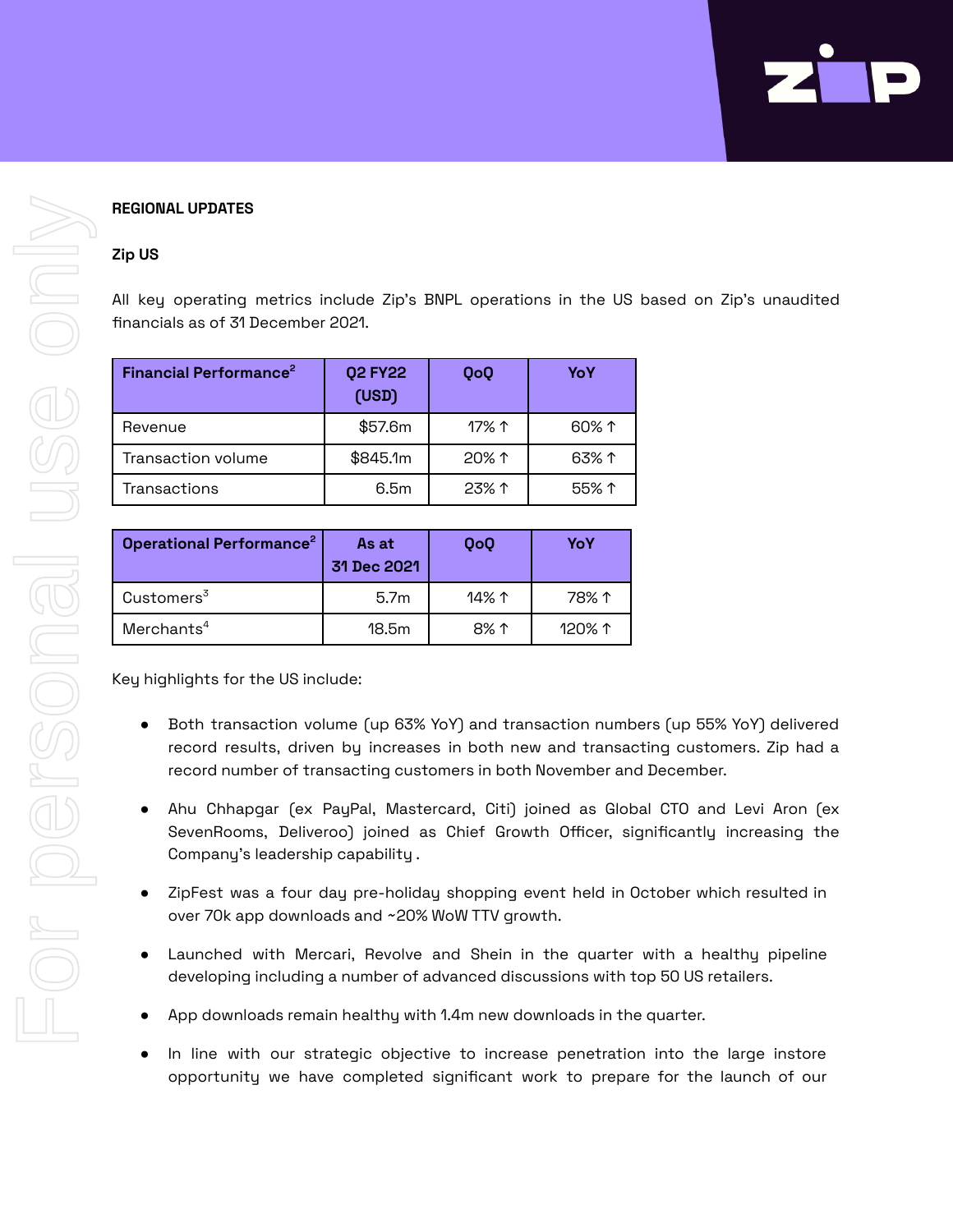physical card program. We will be looking to scale this program in Q3, significantly improving our in-store channel capabilities.

# **Zip ANZ**

All key operating metrics include Zip's BNPL operations in Australia and New Zealand based on Zip's unaudited financials as of 31 December 2021.

| Financial Performance <sup>2</sup> | <b>Q2 FY22</b><br>(AUD) | QoQ   | YoY             |
|------------------------------------|-------------------------|-------|-----------------|
| Revenue                            | \$75.9m                 | 18% ↑ | 45% ተ           |
| Transaction volume                 | \$1,273.7m              | 39% 1 | 40% ተ           |
| Transactions                       | 13.4m                   | 43% ተ | 106% $\uparrow$ |

| <b>Operational Performance<sup>2</sup></b> | As at<br>31 Dec 2021 | <b>QoQ</b> | YoY            |
|--------------------------------------------|----------------------|------------|----------------|
| Customers <sup>3</sup>                     | 3.0m                 | 3% 1       | 20% $\uparrow$ |
| Merchants <sup>4</sup>                     | 40.2k                | 6% ተ       | 34% ተ          |

| Credit Performance (AU) <sup>5</sup> | As at<br>31 Dec 2021 | As at<br>30 Sep 2021 |
|--------------------------------------|----------------------|----------------------|
| Arrears                              | 1.64%                | 1.87%                |
| Net Bad Debts                        | 2.83%                | 2.44%                |
| Receivables                          | \$2,164.2m           | \$1,809.1m           |

Zip ANZ again delivered very strong results in what is typically a strong seasonal period, including in December when external COVID challenges significantly impacted the broader environment and general retail conditions.

Key highlights for Zip ANZ included:

● A step change in transaction volume, up c.40% both QoQ and YoY driven by strong increases in customer engagement over the period.

 $^5$  Australian figures only. Arrears defined as those accounts greater than 60 days delinquent. Bad debts defined as those accounts greater than 180 days delinquent on an annualised basis. Receivables defined as amounts due from customers.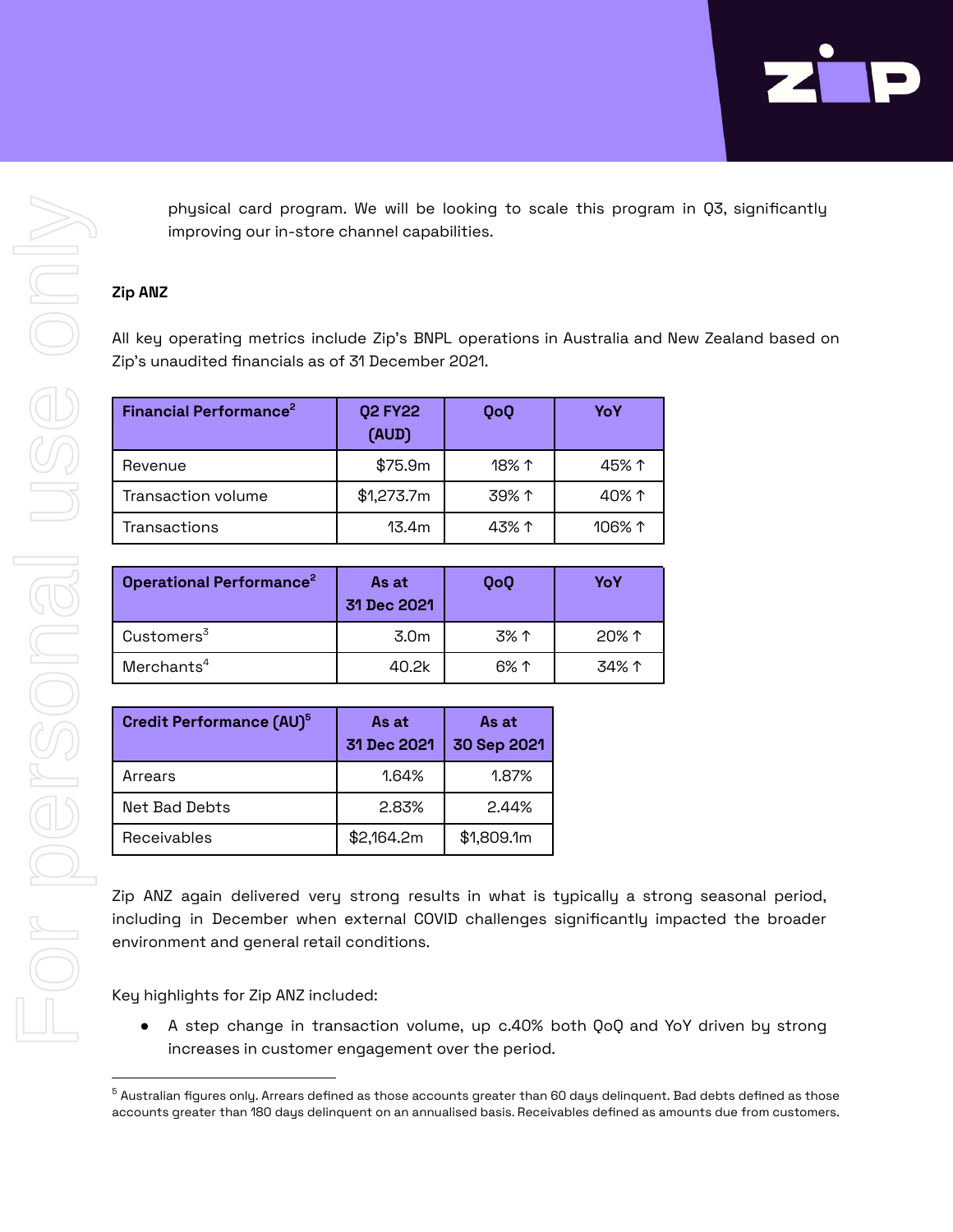

- Revenue continues to grow, \$75.9m, up 45% YoY, a pleasing result into the Company's 9th year of operations.
- New merchants to go live included Shein, Virgin, Autoguru, Under Armour, Strandbags, Dell, The Hut Group, Culture Kings, Giant Bicycles, Footlocker and many more.
- Strengthened the leadership team with Cynthia Scott appointed as ANZ MD and Travis Tyler joining as Chief Product Officer.
- Net Bad debts continue to perform in line with management expectations and risk settings. The results reflect our risk settings from 12 months ago and have now been adjusted, as can be seen by the reduction in arrears, to settle at around our medium term net bad debt target.
- Penetration into instore and everyday spend categories continues to increase in line with the Company's strategic objective and significant addressable BNPL opportunity.

### **Zip UK**

All key operating metrics include Zip's BNPL operations in the UK based on Zip's unaudited financials as of 31 December 2021.

| Financial Performance <sup>2</sup> | <b>Q2 FY22</b><br>(GBP) | QoQ   | YoY |
|------------------------------------|-------------------------|-------|-----|
| Revenue                            | £1.1m                   | 57% 1 | N/A |
| Transaction volume                 | £17.5m                  | 54% 1 | N/A |
| Transactions                       | 0.3 <sub>m</sub>        | 50% 1 | N/A |

| Operational Performance <sup>2</sup> | As at<br>31 Dec 2021 | <b>QoQ</b>      | YoY |
|--------------------------------------|----------------------|-----------------|-----|
| Customers <sup>3</sup>               | 183.4k               | 47% ተ           | N/A |
| Merchants <sup>4</sup>               | 0.4k                 | 100% $\uparrow$ | N/A |

Key highlights for Zip UK included:

● Continued strong growth in transaction volume, up 54% QoQ, driven by increasing customer engagement and new merchant signings.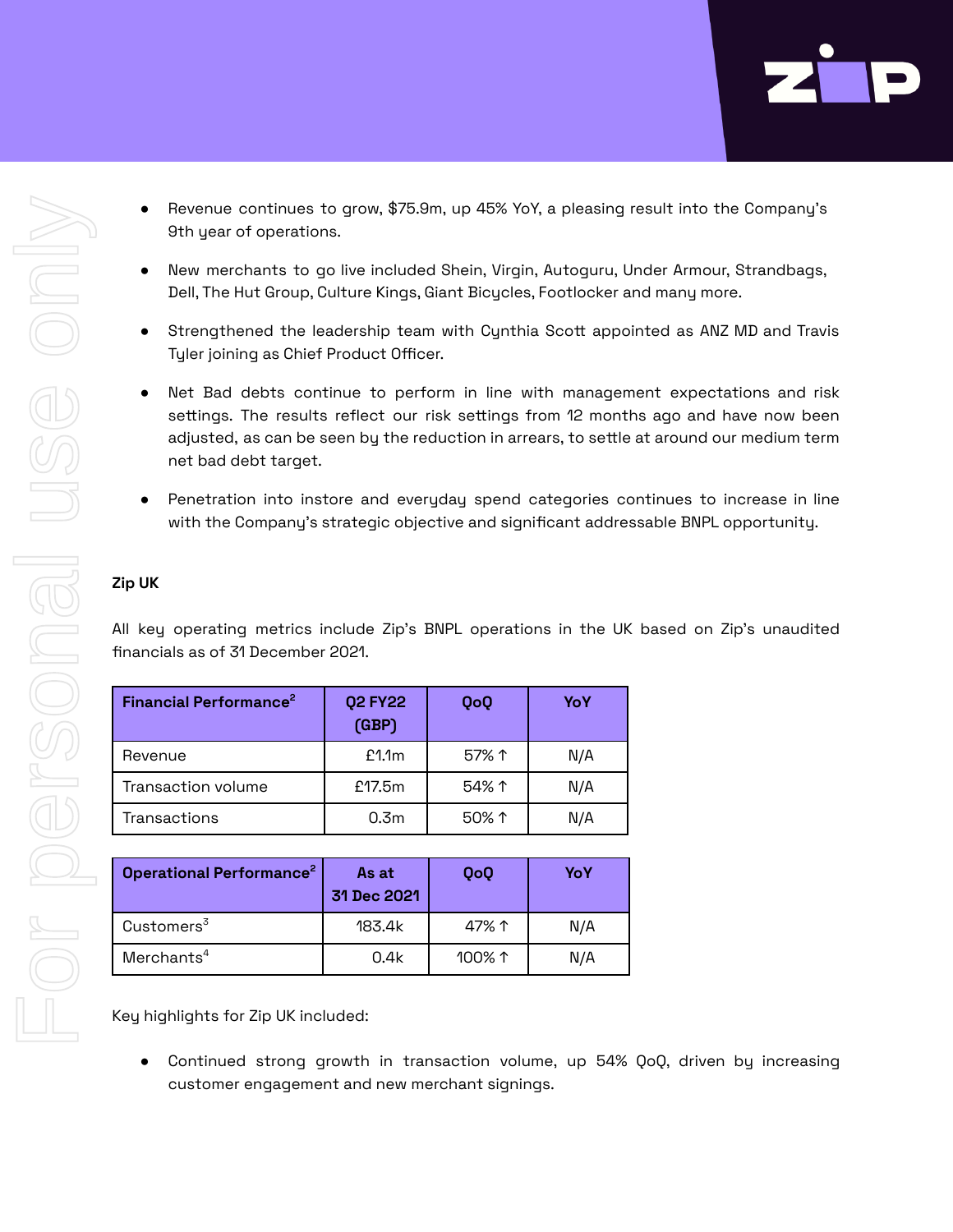- Over 100 new merchants joined the platform across a cross section of industry verticals. Including Jollyes, Bugaboo, Gilette, Coca Cola, Speedo, Revlon, Oral B and Shein to name a few.
- Successful launch partnership with Google wallet (Apple Pay went live in Q1) to support the "Tap and Zip" instore offering which is now live across hundreds of locations in the UK with Homebase, Yours Clothing, Hype, The Fragrance Shop and Jollyes Pet Superstore all part of the initial launch program.
- Addition of 220 new affiliate partnerships within the Zip App with brands such as Halfords, Gymshark, Avon, Samsung and Trespass joining the network.
- The appointment of digital banking expert Anthony Thompson as chair of Zip UK brings significant experience and expertise to the UK business.

# **Expansion Markets**

All key operating metrics include Zip's BNPL operations from Canada, Mexico, Twisto (Poland and Czech Republic) and Spotii (UAE and KSA) based on Zip's unaudited financials as of 31 December 2021.

| Financial Performance <sup>2</sup> | <b>Q2 FY22</b><br>(AUD) | QoQ   | YoY    |
|------------------------------------|-------------------------|-------|--------|
| Revenue                            | \$6.0m                  | 30% 1 | 107% ↑ |
| Transaction volume                 | \$121.5m                | 33%↑  | 118%↑  |
| Transactions                       | 2.2 <sub>m</sub>        | 5%↑   | 47%↑   |

| Operational Performance <sup>2</sup> | As at<br>31 Dec 2021 | QoQ   | YoY     |
|--------------------------------------|----------------------|-------|---------|
| Customers <sup>3</sup>               | 1.0 <sub>m</sub>     | 11%↑  | 43%↑    |
| Merchants <sup>4</sup>               | 22.7k                | 514%↑ | 3,683%↑ |

Key highlights for Zip's Expansion Markets included:

● Zip completed the previously announced full acquisition of Twisto, providing Zip with a gateway to the EU marketplace, the world's third largest eCommerce market, and an additional 1m customers and 22k+ merchants. Twisto recorded its strongest ever quarter,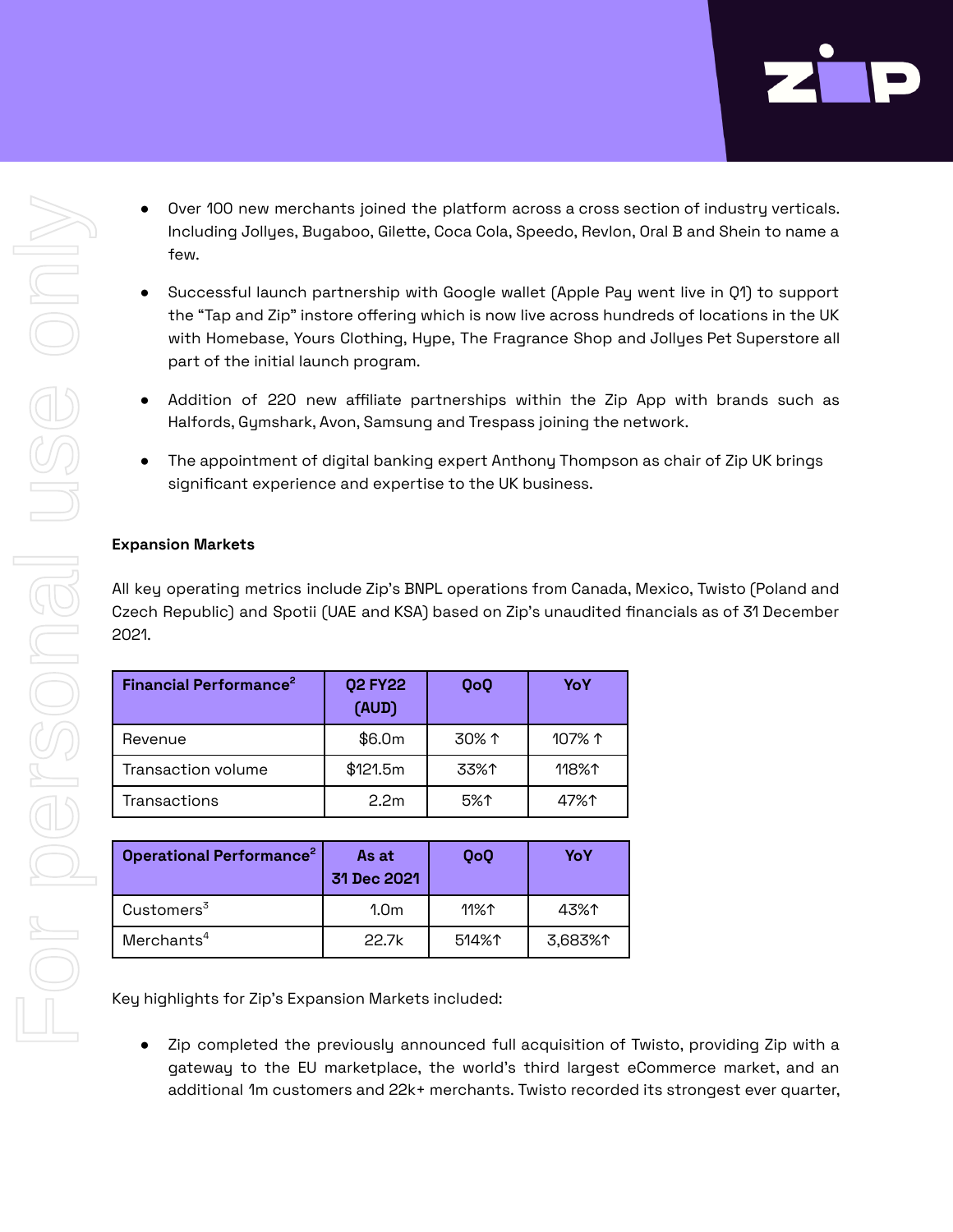driven by its 'Buy for Xmas, pay in January' campaign, up 21% from the previous quarter. Twisto also secured an additional debt facility for its Polish book, allowing for future growth.

- Zip finalized the acquisition of Spotii, which recorded another record quarter with volumes up 60% QoQ. This growth is driven by heightened demand out of KSA (Kingdom of Saudi Arabia) with Shein going live across both UAE (United Arab Emirates) and KSA.
- Mexico delivered strong growth across all key metrics, driven by high consumer adoption through Claroshop (one of Mexico's largest marketplaces). Mexico's sales pipeline remains strong, having recently signed a number of large merchants including Telmov (Technology), Ópticas Lux (Fashion) and Highstreet (Fashion).
- Canada transaction volume continues to grow, with a healthy step-change during the most recent holiday period. Zip recently signed an exclusive local agreement with electronics retailer Newegg, continuing the strong relationship built out of the US. There continues to be a strong demand for X-border trade from Canadian customers purchasing from Zip's US retailers.
- Zip completed the acquisition of South African based Payflex in early January, the leading BNPL player in South Africa, adding 1.3k+ retailers and 200k+ customers to the Zip Group. Payflex experienced record growth in volume (up 49% QoQ), customers and merchants throughout 2021. The partnership with PayU continues to pay dividends, integrating merchants such as Moresport, Cape Union Mart and JD Group. Payflex also rolled out their pilot program for an in-store solution, giving them access to a significantly unpenetrated segment of the market. (NB Payflex will not be consolidated into the Group until H2).
- Successfully launched Zip Singapore off the back of a partnership agreement with Singtel Dash (SGX:Z74). Early traction is ahead of expectations with a number of merchants joining the platform including, klook, Omnidesk, Prism+ and Reebelo.

### **ZIP BUSINESS**

| Financial Performance <sup>2</sup> | <b>Q2 FY22</b><br>(AUD) | QoQ            | YoY             |
|------------------------------------|-------------------------|----------------|-----------------|
| Revenue                            | \$4.3m                  | 13% $\uparrow$ | 115% $\uparrow$ |
| Transaction volume                 | \$37.0m                 | $9\%$ ↑        | 281% 1          |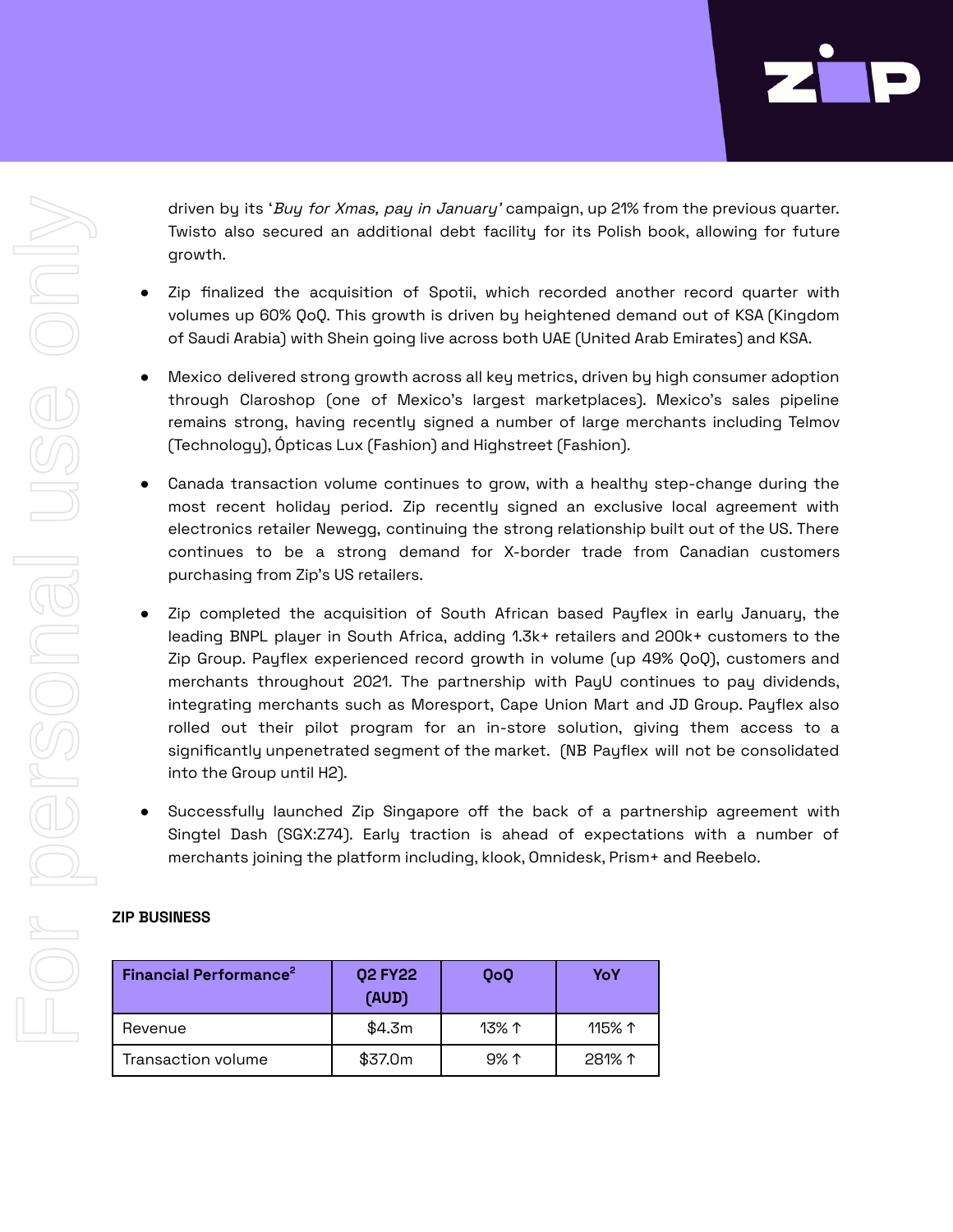| <b>Operational Performance<sup>2</sup></b> | <b>As at 31</b><br>Dec 2021 | 0o0            | YoY    |
|--------------------------------------------|-----------------------------|----------------|--------|
| Customers                                  | 11.0k                       | 13% $\uparrow$ | 633% 1 |

Key highlights for Zip Business included:

- Q2 represented a record period for Zip Business AU driven by record transaction volume in November beforeCovid restrictions started to considerably impact small businesses in December.
- Building upon the success of the tap to pay feature, Zip Business Single Use cards were launched to enable Trade customers to transact anywhere online. Early indications show strong customer adoption with 38% of eligibl[e](https://insights.data.internal.zip/#/views/MonthlyConsumerReports-Tables/Usage?:iid=1) customers transacting using digital cards in the first few weeks since launch.
- Customer acquisition remains strong, achieving another milestone in the quarter, hitting 11k Zip Business customers.
- Customer engagement continues to build, reinforcing the strong utility and product-market fit of Zip Business, and the significant market opportunity.

|    | <b>Facility Vehicle</b>                                                                                                            | <b>Facility Limit</b>                                    | Drawn at Dec 21                                      | <b>Maturity</b>                                      |
|----|------------------------------------------------------------------------------------------------------------------------------------|----------------------------------------------------------|------------------------------------------------------|------------------------------------------------------|
| AU | Zip Master Trust<br>- Rated Note Series<br>$*2020-1$<br>*2021-1<br>*2021-2<br>- Variable Funding Note<br>- Variable Funding Note 2 | \$285.0m<br>\$475.0m<br>\$617.5m<br>\$535.4m<br>\$200.0m | \$285.0m<br>\$475.0m<br>\$617.5m<br>\$430.2m<br>\$0m | $0ct-22$<br>Apr-24<br>Sep-24<br>$Mar-24$<br>$Jan-23$ |
|    | 2017-1 Trust                                                                                                                       | \$264.7m                                                 | \$191.0m                                             | $May-23$                                             |
|    | 2017-2 Trust                                                                                                                       | \$100.0m                                                 | \$47.0m                                              | $Sep-23$                                             |
|    | Total                                                                                                                              | \$2,477.6m                                               | \$2,045.7m                                           |                                                      |
| US | AR2LLC                                                                                                                             | US\$300.0m                                               | US\$161.9m                                           | May-24                                               |

# **CAPITAL MANAGEMENT**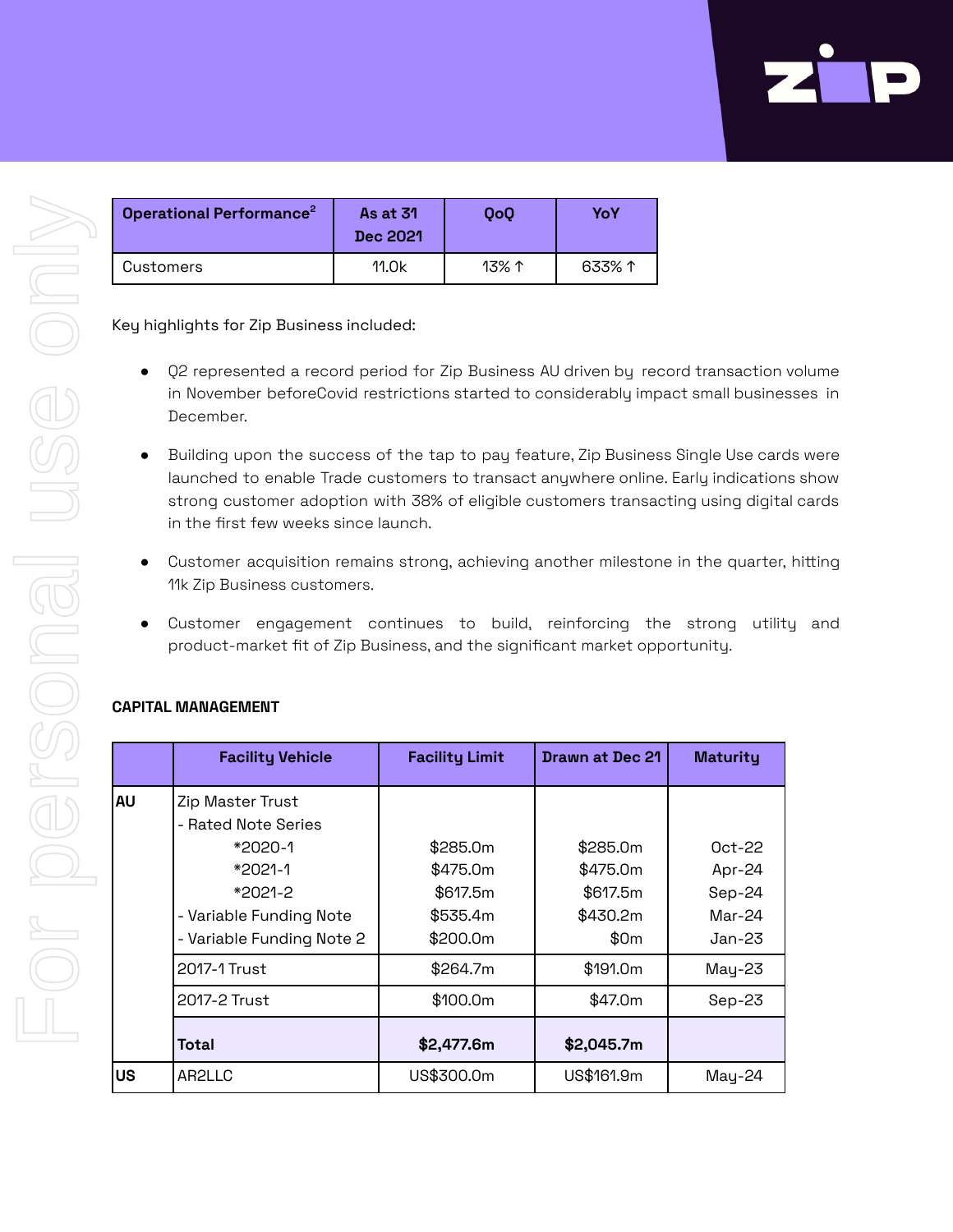| <b>NZ</b>  | Zip NZ Trust 2021-1                                                            | NZ\$30.0m                        | NZ\$0m                        | Jun-23                         |
|------------|--------------------------------------------------------------------------------|----------------------------------|-------------------------------|--------------------------------|
| Europe     | Twisto Czech<br>Twisto Poland                                                  | Kč 658.0m<br>€19.3m              | Kč 570.2m<br>€7.0m            | 0ct 22<br>Sep 23               |
|            | Total                                                                          | €45.5m                           | €29.7m                        |                                |
| <b>SME</b> | Zip Business<br>- Capital Australia<br>- Capital New Zealand<br>- Trade/Trade+ | \$35.0m<br>NZ\$12.0m<br>\$100.0m | \$26.0m<br>NZ\$8.0m<br>\$9.5m | $Mar-22$<br>$Feb-22$<br>Nov-23 |
|            | Total                                                                          | \$146.3m                         | \$43.1m                       |                                |

- Zip remains well placed with regards to its capital management requirements.
- As at 31 December, Zip AU had \$431.9m undrawn and available to fund receivables.
- The maturity date of the Variable Funding Note facility has been extended to Mar-24 and the facility limit increased by \$20.7m. The weighted average margin has reduced to 2.48% (as compared to 2.98% previously). In addition, Zip's subordination requirement has reduced to 5%, previously 7%.
- Zip has also added an additional Variable Funding Note facility within the Master Trust with an international bank as the Senior Funding partner. This additional Senior Note facility will be available in Q3 with a limit of \$200m and an initial maturity date of January 2023.
- The 2017-2 Trust facility has been extended to Sep-23 with a total facility limit of \$100m an increase of \$30m from the previous limit.
- Zip has executed a new funding facility in New Zealand with Bank of New Zealand as Senior Funder. The facility has a limit of NZ\$30m and has an availability period to June 2023. The facility remained undrawn at 31 December.
- The Zip Business (Capital) facility in Australia has been extended to March 2022 and is currently in the process of getting approved for a further extension with an increased facility limit. Zip is also in the final stages of getting approval for the extension and increase in limit of the New Zealand facility which is currently due for renewal in February 2022.